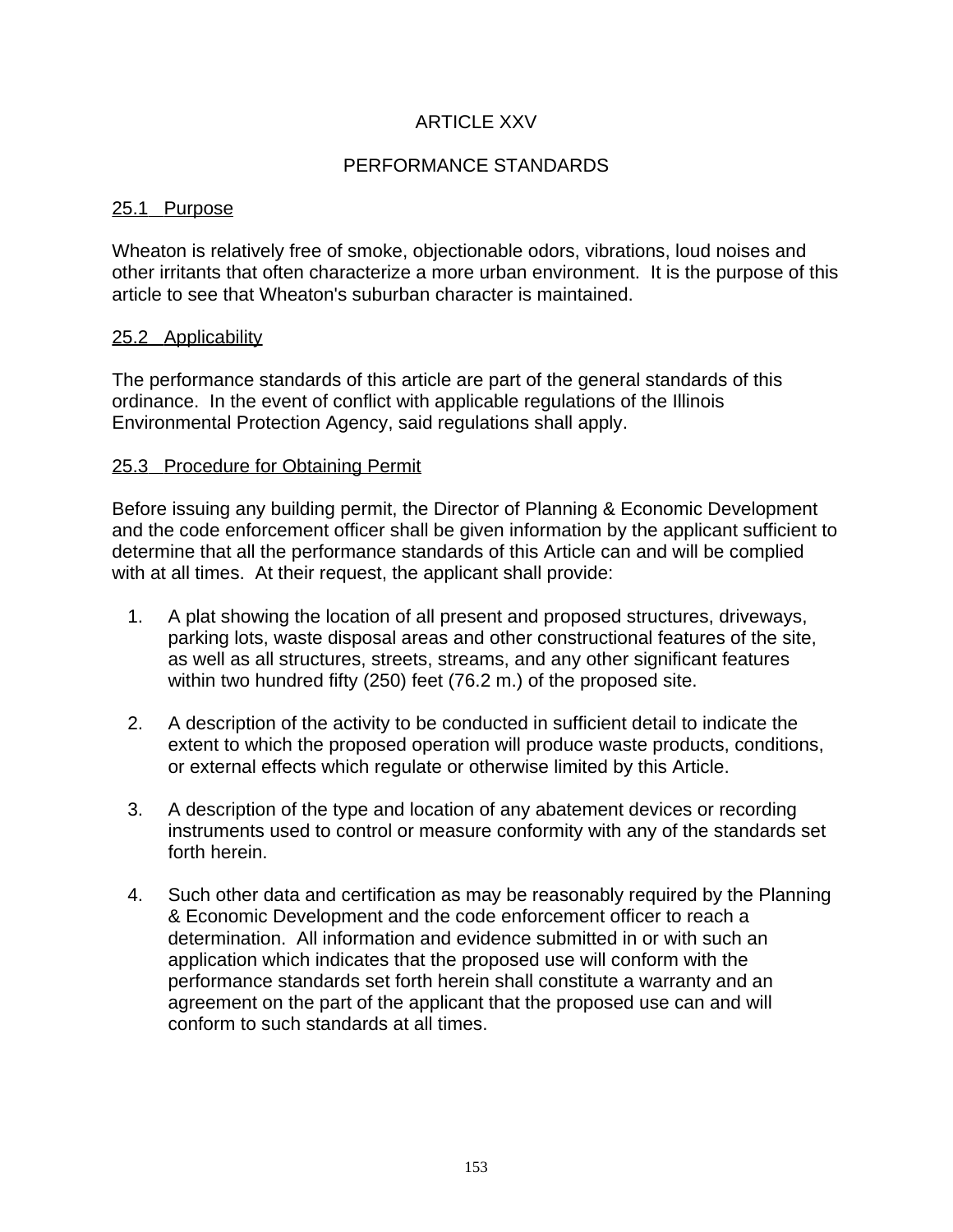#### 25.4 Noise Control

- 25.4.1 Purpose
- 25.4.2 Definitions
- 25.4.3 Exemptions
- 25.4.4 Identification of environments.
- 25.4.5 Maximum permissible environmental noise levels
- 25.4.6 Sound amplification permits

## 25.4.1 Purpose

The purpose of this chapter is to minimize the exposure of citizens to the harmful physiological and psychological effects of excessive noise. The intent of the city council is to control the level of noise pollution in a manner which promotes commerce; the use, value, and enjoyment of property; sleep and repose; and the quality of the environment by establishing maximum environmental noise levels applicable within designated areas or zones of the city; to adopt appropriate exemptions to the provisions of this chapter to allow for the functioning of commercial business, recreational and institutional uses, and the operation of construction and emergency equipment.

#### 25.4.2 Definitions

All terminology used in this chapter which is not defined below shall be interpreted in conformance with the most recent definitions used by the American National Standards Institute (ANSI) or its successor body.

"Construction" means any site preparation, assembly, erection, demolition, substantial repair, alteration, or similar action for or of public or private rights- of-way, structures, utilities or similar property.

"Decibel (dB)" means a unit for measuring the volume of sound.

"Emergency equipment and work" means equipment and work required to restore property to a safe condition following a public calamity, work required to protect persons or property from imminent exposure to danger, or work by private or public utilities to provide or restore immediately necessary utility service.

"Generator, portable" means an electricity-generating device that is not permanently mounted and uses temporary wiring to supply electrical service.

"Generator, stationary" means an electricity-generating device with noise attenuation that is permanently mounted and uses permanent wiring to supply electrical service.

"Receiving property" means real property within which sound originating from outside the property is received.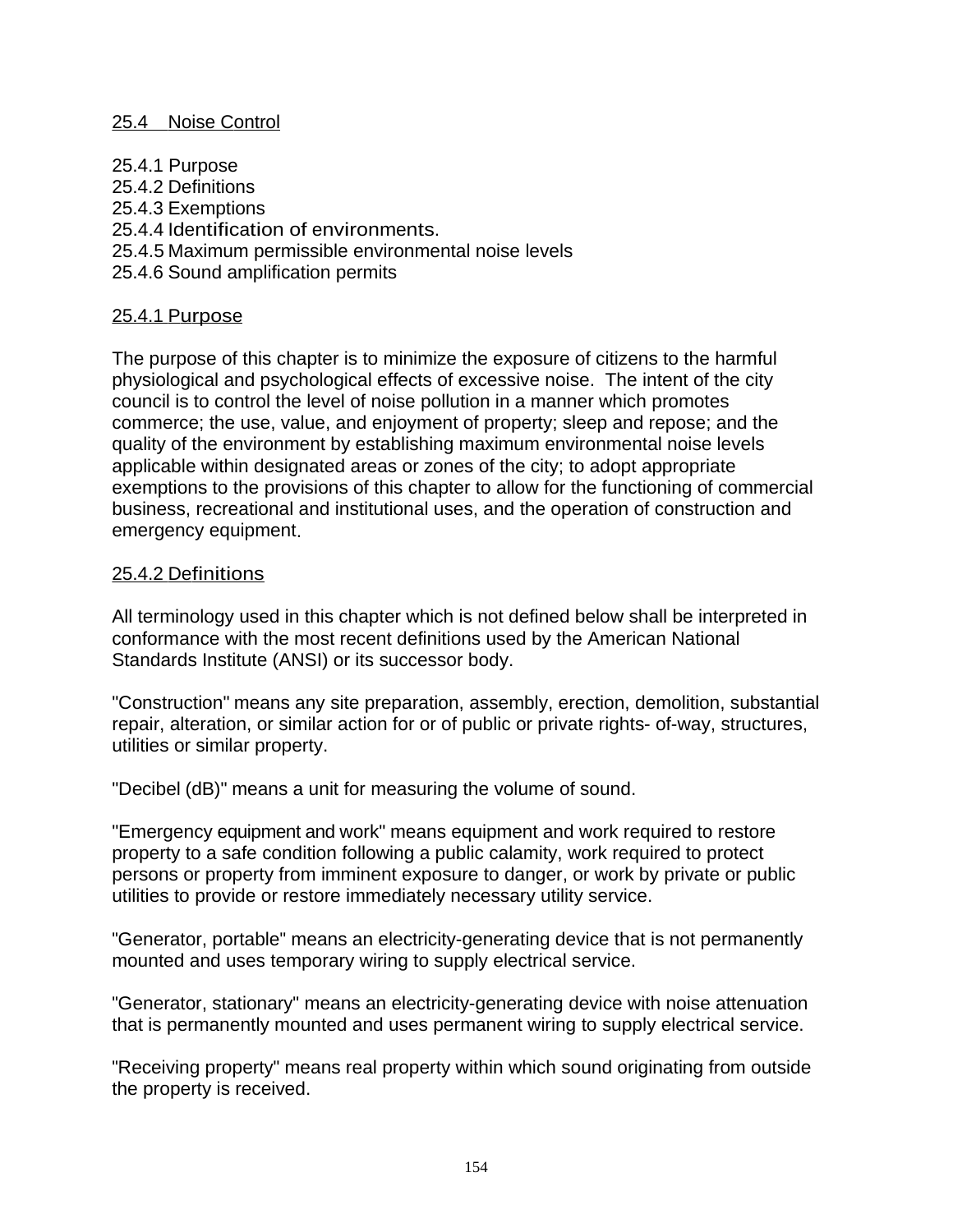"Sound amplification equipment" means any machine or device for the amplification of the human voice, music or any other noise or sound associated with an outdoor live performance and not the playing of a radio or similar device.

"Sound level" means a weighted sound pressure level measured by the use of a sound level meter using an A-weighted network and reported as decibels, dBA.

"Sound level meter" means a device which measures sound pressure levels and conforms to Type I, S1A, Type II or S2A, as specified in the American National Standards Institute Specification as now exists or as hereafter amended or modified.

"Warning device" means any device intended to provide public warning of potentially hazardous, emergency or illegal activities, including but not limited to a burglar alarm or vehicle backup signal.

## 25.4.3 Exemptions

- A. The following sounds are exempt from the provisions of this chapter:
	- 1. Sounds caused by natural phenomena or wildlife; and
	- 2. Sounds created by domestic animals as regulated by the City Code; and
	- 3. Sounds created by emergency equipment and work necessary for law enforcement, fire prevention, or for the health, welfare and safety of the community; and
	- 4. Sounds created by portable generators during periods when there is no electrical service available from the primary supplier due to natural disaster or power outage; and
	- 5. Sounds created by stationary generators during periods when there is no electrical service available from the primary supplier due to natural disaster or power outage and during weekly testing periods; and
	- 6. Sounds originating from aircraft in flight; and
	- 7. Sounds created by motor vehicles regulated by the City Code; and
	- 8. Sounds created by surface carriers engaged in interstate commerce by railroad; and
	- 9. Sounds created by safety and protective warning devices where noise suppression would render the device ineffective; and
	- 10.Sounds created by existing electrical substations and stationary equipment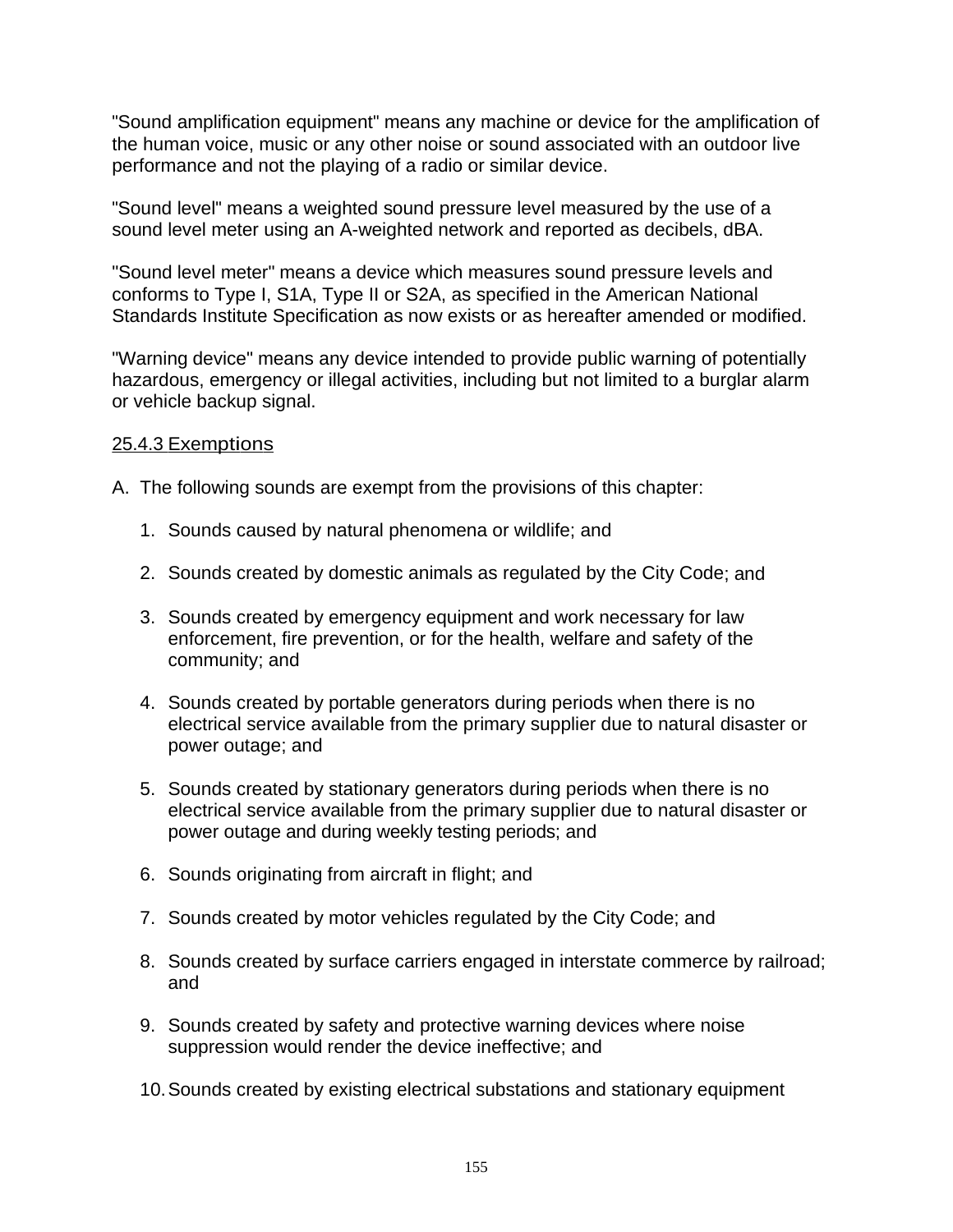used to convey water, wastewater or natural gas by a utility; and

- 11.Sounds, including sounds created by sound amplification equipment, emanating from any event or activity, for which a special event permit pursuant to Section 10-241 of the Wheaton City Code has been issued.
- 12.Sounds created by bells, chimes and carillons, operating for not more than five minutes in any one hour, from 7AM to sunset.
- 13.Sounds created by commercial business activity, including but not limited to the loading and unloading of goods and materials, snowplowing, and refuse collection.
- 14.Sounds customarily resulting from construction and from the maintenance of grounds are exempt from the requirements of this chapter from 7AM to sunset.
- 15.Sounds originating from the normal and intended use of the recreational facilities of schools, colleges and public parks; between the hours of 9AM and 11PM.

## 25.4.4 Identification of Environments

- A. The land use districts listed in the City of Wheaton's Zoning Ordinance, are classified for the purposes of this chapter as follows:
	- 1. Class A: Residential land use districts; zoned R-1, R-2, R-3, R-4, R-5, R-6 and R-7
	- 2. Class B: Non-residential land use districts; zoned I-1, O-R, C-1, C-2, C-3, C-4 and C-5
	- 3. Class C: Manufacturing land use district; zoned M-1

## 24.5.5 Maximum Permissible Environmental Noise Levels

- A. No person shall cause or permit sound to intrude onto the real property of another person which exceeds the maximum permissible sound levels established by this chapter. The point of measurement shall be at the property boundary of the receiving property or anywhere within.
- B. For sound sources located within the city, the maximum permissible sound sources are as follows:

|            | Class A    | Class B & C |
|------------|------------|-------------|
| 7AM to 7PM | 55 $dB(A)$ | $62$ dB(A)  |
| 7PM to 7AM | 50 $dB(A)$ | 55 $dB(A)$  |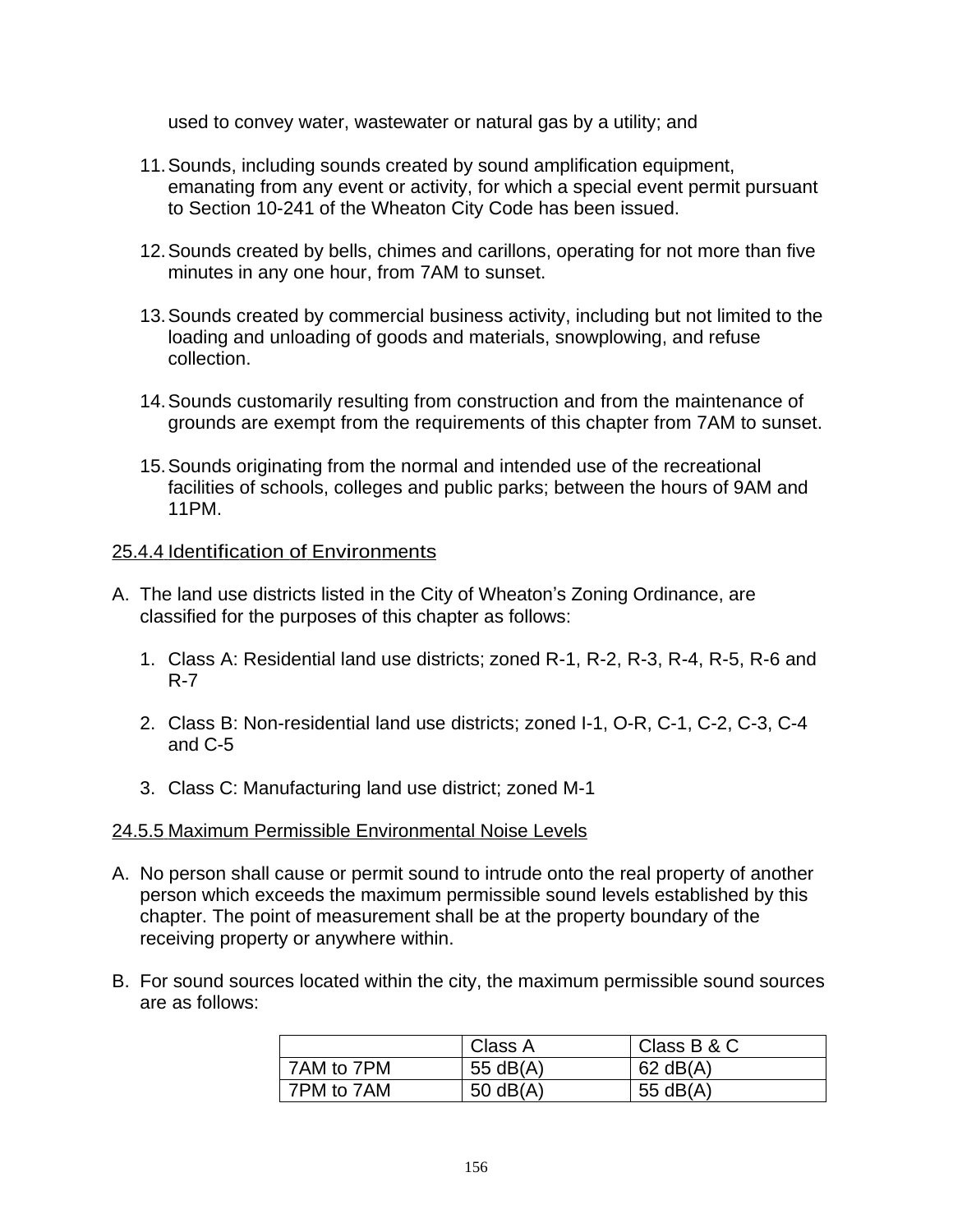- C. Modifications to maximum permissible sound levels are as follows:
	- 1. Increase for short duration for any receiving property at any time:
		- a. Increase by 15 dBA for 15 continuous minutes in any one-hour period; or
		- b. Increase by 20 dBA for five continuous minutes in any one-hour period; or
		- c. Increase by 25 dBA for 1.5 continuous minutes in any one-hour period; and
	- 2. Increase by 50 dBa for the operation of sound amplification equipment pursuant to the issuance of a sound amplification permit.
- D. If the measurements of sound are made with a sound level meter, the instrument shall be in good operating condition and shall meet the requirements for a Type I or Type II instrument, as described in American National Standards Institute Specifications as now exist or as hereafter amended or modified. If the measurements are made with other instruments, or assemblages of instruments, the procedure must be carried out in such manner that the overall accuracy shall be at least that called for in the National Standards Institute Specifications.
- E. Where a receiving property lies within more than one property class, the maximum permissible sound level shall be determined by the most noise-sensitive property class.

## 25.4.6 Sound Amplification Permits

- A. Any person desiring to operate sound amplification equipment and the owner of property on which such equipment is proposed to be operated shall jointly file with the Director of the Department of Planning and Economic Development an application for a permit at least one week in advance of the date on which sound amplification equipment is proposed to be operated and shall provide the following information:
	- 1. The name and address of the sound amplification equipment operator, and a phone number where the operator can be reached during the time when the sound amplification equipment is proposed to be in use;
	- 2. The name and address of the property owner for the location described in subsection (A)(3) of this section if different from the operator, and a phone number where the property owner can be reached during the time when the sound amplification equipment is proposed to be in use;
	- 3. A statement describing the address and location at which the sound amplification equipment will be in operation;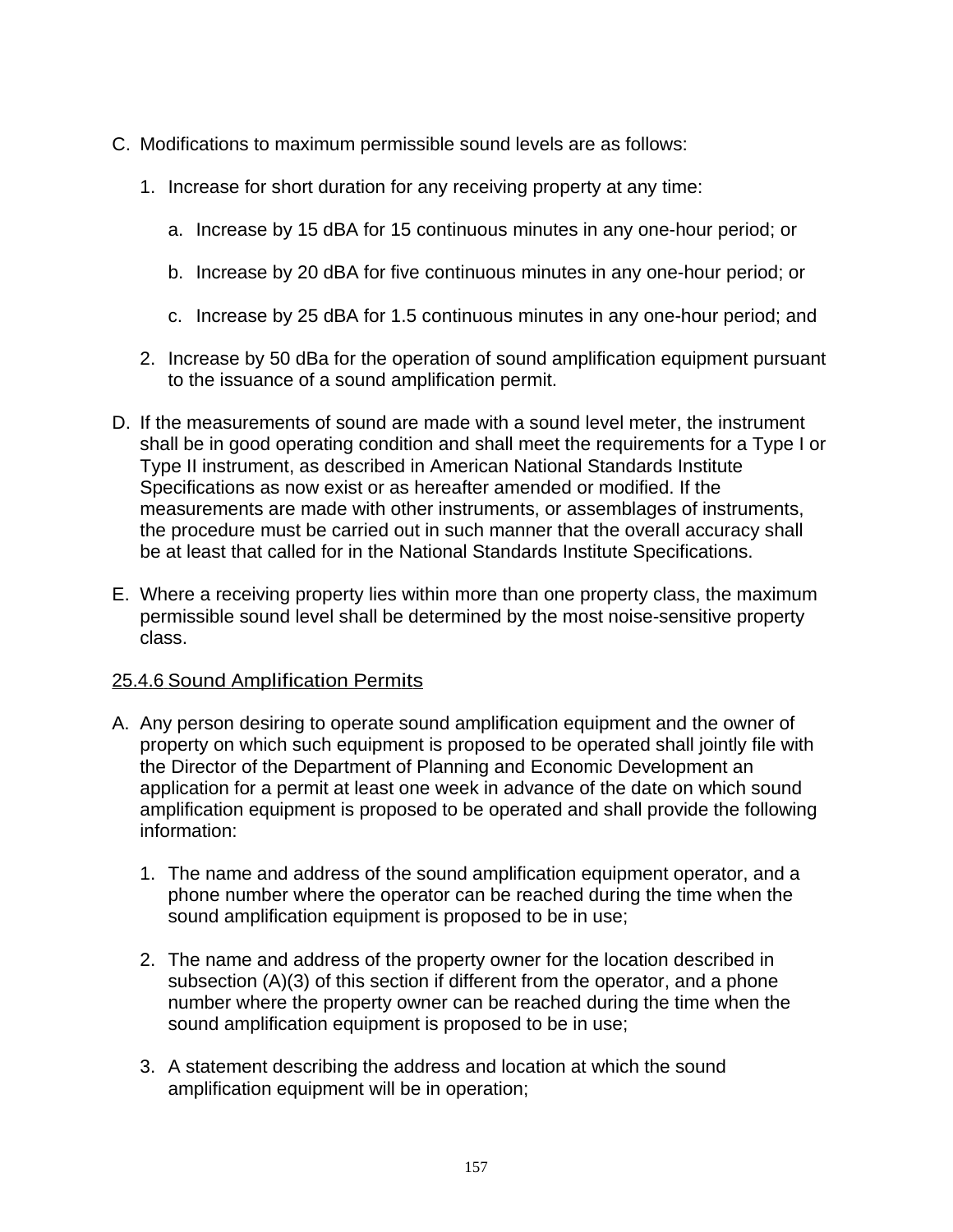- 4. A general description of the sound amplification equipment and the purposes for which it is to be used; and
- 5. A statement designating the proposed time during which the sound amplification equipment will be in operation.
- B. Use of sound amplification equipment may be authorized by the Director of the Department of Planning and Economic Development subject to the following criteria:
	- 1. The use of amplified sound equipment shall not be allowed at the same location on more than four days in any calendar week;
	- 2. Amplified sound shall be subject to the maximum permissible noise levels for amplified sound set forth in WZO 25.5.5; and
	- 3. No person shall operate or cause to be operated within the city any sound amplification equipment, the sound from which is plainly audible to occupants of a school during school hours at any time; provided, that this section does not apply to the operation of sound amplification equipment on school grounds.
	- 4. The operation of sound amplification equipment shall cease at 11PM.

## 25.5 Air Pollution

No operation or activity directly under the control of the property user shall cause or create air pollution in excess of the limits prescribed below:

- 1. Dust: Dust and other types of air pollution borne by the wind from such sources as storage areas, yards, and driveways shall be kept to a minimum by appropriate landscaping, paving oiling, wetting or other means.
- 2. Smoke Density: The emission of a smoke of a density greater than #2 on the Ringelmann Chart (as published by the United States Bureau of Mines) is prohibited, except that smoke not exceeding the density of #3 of the Ringelmann Chart may be emitted for not to exceed six (6) minutes during an eight (8) hour period.
- 3. Particulate Matter: The emission, from all sources within any lot, of particulate matter containing more than five percent (5%) by weight of particles have a particle diameter larger than forty-four (44) microns is prohibited. The rate of emission of particulate matter from all sources within the boundaries of any lot shall not exceed a net figure of one-half (1/2) pound per acre of lot size during any one (1) hour.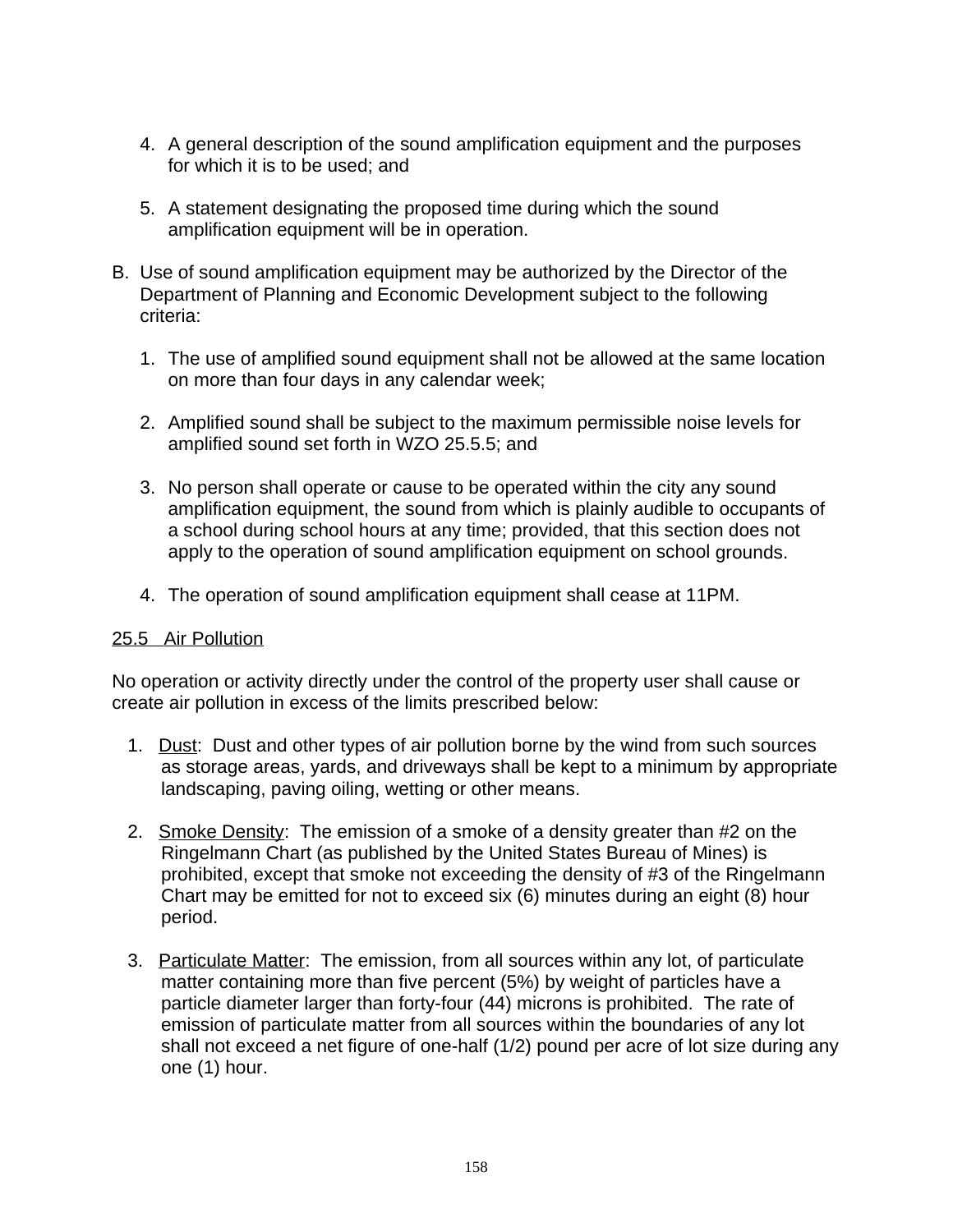- 4. Odors: The emission of odors or odor-causing substances which exceed the odor threshold at or beyond the lot lines is prohibited.
- 5. Toxic or Noxious Matter: No emission will be permitted which would be demonstrably injurious to human health, or animal or plant life common to the region, on the ground at or beyond the lot line. Where such emission could be produced as a result of accident or equipment malfunction, adequate safeguards considered standard for safe operation in the industry involved shall be taken. This shall not be construed to prohibit spraying of pesticides on public or private property.

# 25.6 Vibration

No operation or activity under the control of the property user other than well drilling or railroad train operations shall cause or create vibration in excess of the limits provided below:

 1. Permitted Vibration Levels: Vibration levels may not exceed those shown in either column of the following table when measured at the lot line, or at any point in residential district outside the lot, respectively:

|                             | <b>Maximum Particle Velocity</b><br>at Lot Line | <b>Maximum Particle Velocity</b><br>in Residential District |
|-----------------------------|-------------------------------------------------|-------------------------------------------------------------|
| <b>Steady Vibrations</b>    | 0.015                                           | 0.003                                                       |
| <b>Impulsive Vibrations</b> | 0.30                                            | 0.006                                                       |
| Intermittent Vibrations     | 0.075                                           | 0.015                                                       |

2. Measurement: Vibration displacements shall be measured with an instrument capable of simultaneously measuring in three (3) mutually perpendicular directions. Particle velocity is to be determined by the Formula 8.28FA, where F is the frequency of the vibration in cycles per second and A is the maximum single amplitude displacement of the vibrations in inches. For purposes of this ordinance, steady vibrations are vibrations in discrete impulses more frequent than one hundred (100) per minute. Vibrations in discrete impulses which do not exceed one hundred (100) per minute but exceed eight (8) per twenty-four (24) hours shall be considered impulsive vibrations. Vibrations in discrete impulses which do not exceed eight (8) per twenty-four (24) hour period shall be considered intermittent.

## 25.7 Heat, Glare and Radiation

No operation or activity under the control of the property user shall cause or create heat, glare or radiation in excess of the limits provided below: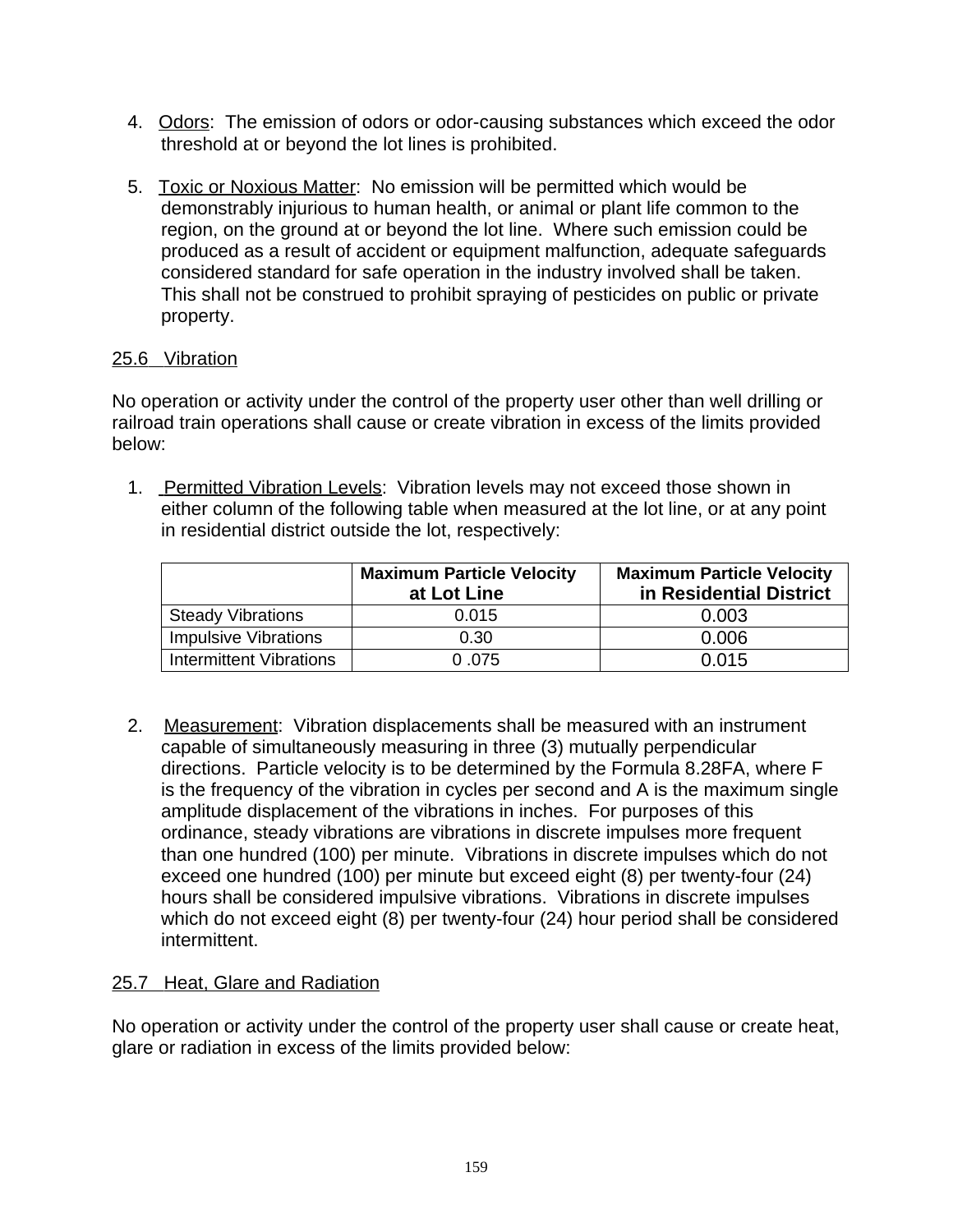- 1. Heat: Every use and activity shall be so operated that it does not raise the ambient temperature at or beyond any lot line more than two (2) degrees Fahrenheit (2F) (1.1 c.).
- 2. Glare: In addition to the standards imposed by particular use district regulations, no operation shall, between the hours of 10:00 p.m. and 6:00 a.m., cause illumination in residential district in excess of 0.05 foot candles.
- 3. Radiation: The handling, discharge and disposal of radioactive materials or wastes shall be in conformance with all regulations imposed by the United States Atomic Energy commission and with the Illinois Radiation Installations Act and Radiate Protection Act.

# 25.8 Electromagnetic Fields and Interference

No operation or activity under the control of the property user shall cause or create electromagnetic interference that adversely affects at any point the operation of any equipment other than that belonging to the creator of such interference, or that violates any regulations of the Federal Communications Commission.

With respect to the construction, operation, and maintenance of any public or private electrical utility substation, all reasonable steps shall be taken to reduce and minimize the measurable average annual milligaus level at any property line. For the purpose of this provision, the property owner shall submit to the City a study identifying all available scientific or technical measures used to achieve such a measurable average annual milligaus level. The property owner shall also identify any measures which could reduce the measurable average annual milligaus levels but which were not deemed reasonable. In addition, such study shall include a documented projection of the anticipated measurable average milligaus level at any property line.

## 25.9 Liquid or Solid Wastes

No discharge at any point into any public sewer, private sewage disposal system, or stream, or upon or into the ground, of any materials of any nature or temperature as can contaminate any water supply interfere with the orderly operation of public sewage collection and treatment systems, or otherwise cause the emission of dangerous or offensive elements shall be permitted.

## 25.10 Other Nuisance Conditions

Any condition conducive to the breeding of rodents or insects or any other dangerous, noxious, injurious or objectionable conditions, substance or element with would create any hazard to the public health, peace or comfort or to hinder the appropriate use of land shall be prohibited.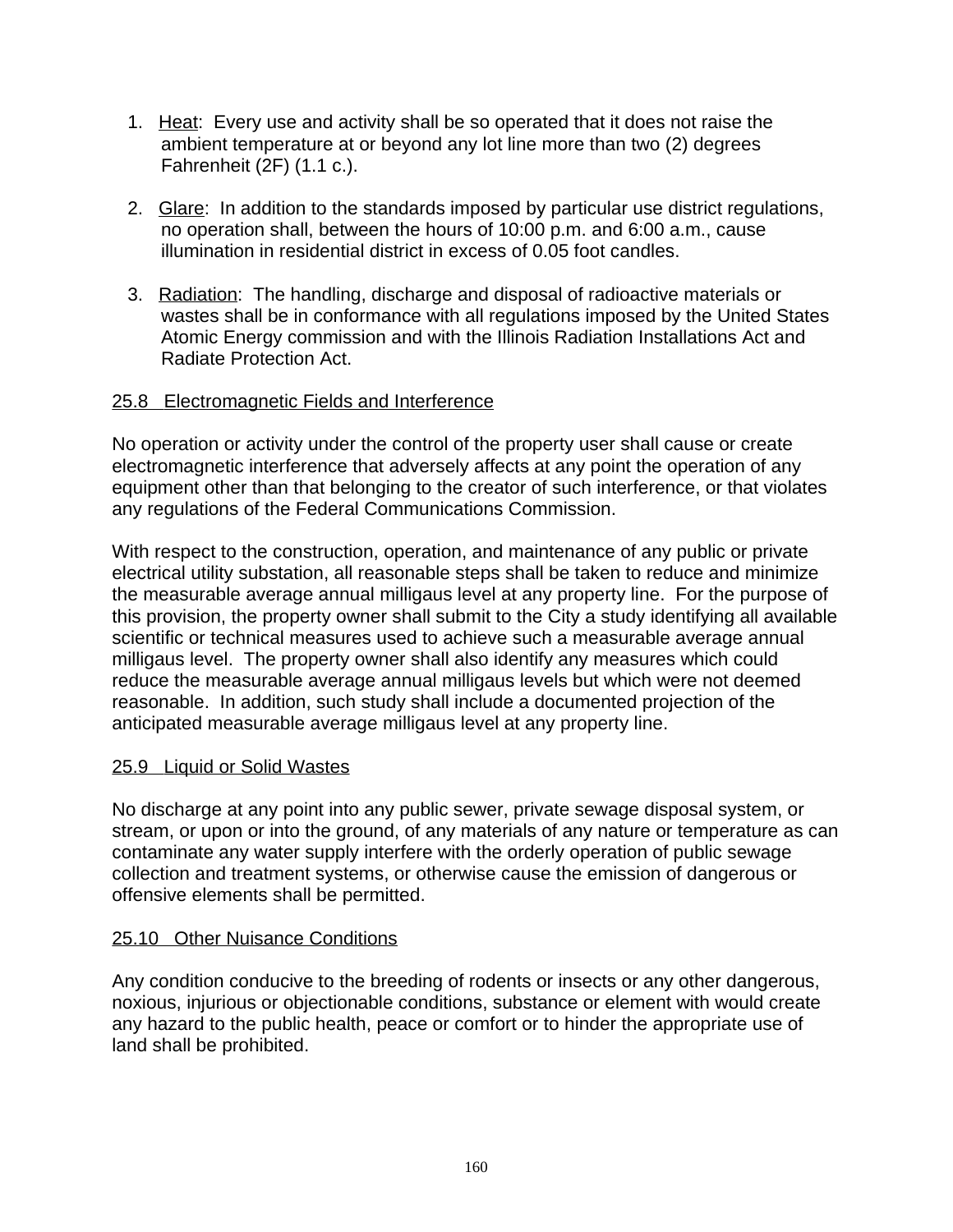## 25.11 Enforcement

The regulations of this Article XXV may be enforced in the same manner as all other provisions of this ordinance. In addition, however, and without any limitation upon the foregoing, the regulations of this article may also be enforced in the following manner:

- 1. Escrow Deposit: When new or altered commercial or industrial use or occupancy is proposed that may, in the opinion of the code enforcement officer, involve a possible violation of the regulations of this article, then the code enforcement officer shall as a condition precedent to issuing a permit for such use or occupancy, require the deposit in escrow of five hundred dollars (\$500.00) for a period of one (1) year from the date of the new or altered use or occupancy. If during such one-year period the code enforcement officer believes there is reasonable probability that the regulations of this article are being violated, he may employ a qualified technician or technicians to perform investigations, measurements, and analyses to determine whether the regulations of this article are being violated, and he may pay their reasonable fees out of the aforementioned escrow deposit, regardless of the outcome of the investigation. If the reasonable fees of such technician or technicians exceed the amount of any available escrow deposit, and if a violation of this article is discovered, such fees may be recovered as a penalty in the same manner as, and in addition to, the penalties otherwise provided for the violation of this ordinance. Escrow deposits or remainders of escrow deposits shall be returned to the depositor at the expiration of the escrow period.
- 2. Subsequent Investigation: If, after the expiration of the escrow period provided in Section 25.11(1), the code enforcement officer believes there is a reasonable probability that any use or occupancy is violating the regulations of this article, he is hereby empowered to employ a qualified technician or technicians to perform investigations, measurements and analyses to determine whether or not the regulations of this article are being violated. In the event that a violation is found to exist, the violator shall be liable for the reasonable fees of the technicians employed to perform such investigations, measurements and analyses. Such fees may be recovered in a penalty in the same manner as, and in addition to, the penalties otherwise provided for violation of this ordinance.
- 3. Citizen Complaint: If a complaint is received regarding an alleged violation of any of the regulations of this Article XXV but the code enforcement officer does not believe that there is a reasonable probability that such a violation actually exists, the code enforcement officer shall, as a condition precedent to further investigation, require the complainant to post an escrow deposit with the City Collector in an amount not exceeding five hundred dollars (\$500.00) to defray the cost of employing a qualified technician or technicians to perform such investigations, measurements and analyses that may be necessary to determine whether or not such violation exists. In the event that the complaint is substantiated the escrow deposit shall be refunded to the depositor and the